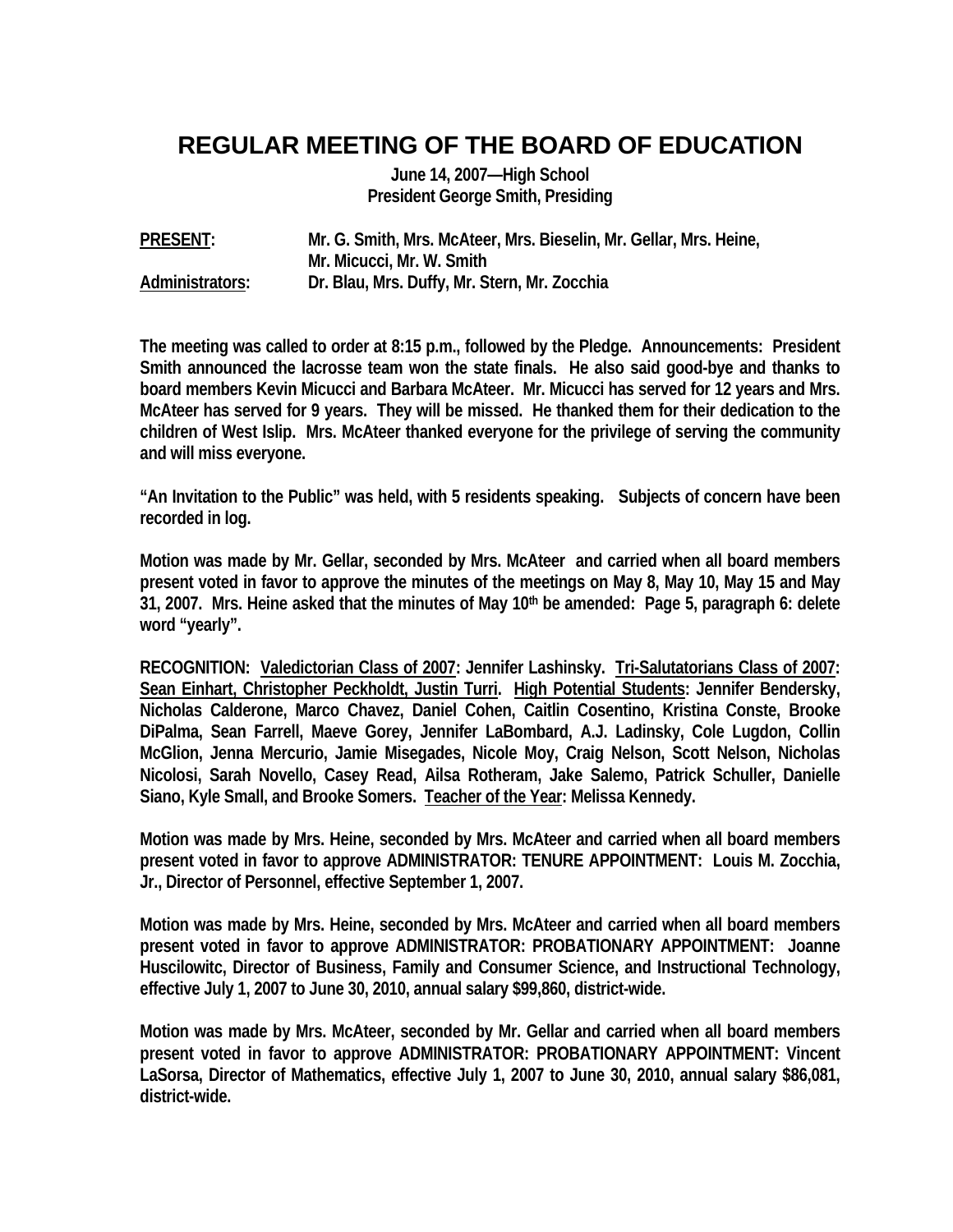**Page 2 Regular Meeting June 14, 2007** 

**Motion was made by Mrs. Bieselin, seconded by Mrs. McAteer and carried when all board members present voted in favor to approve ADMINISTRATOR: PROBATIONARY APPOINTMENT: Vincent Caravana, Middle School Assistant Principal, effective July 1, 2007 to June 30, 2010, annual salary \$81,453, Beach Street Middle School.** 

**Motion was made by Mrs. Heine, seconded by Mr. Gellar and carried when all board members present voted in favor to approve ADMINISTRATOR: RESIGNATION: Stephen Harrison, Assistant Business Administrator, effective June 15, 2007.** 

**Motion was made by Mrs. McAteer, seconded by Mrs. Bieselin and carried when all board members present voted in favor to approve ADMINISTRATOR: SALARY ADJUSTMENT: Zaphiria Gabriel, Director of Science, \$6,500 increase (additional responsibilities re: Technology Dept.).** 

**Motion was made by Mrs. McAteer, seconded by Mrs. Bieselin and carried when all board members present voted in favor to approve TEACHING: TENURE APPOINTMENT, effective August 29, 2007: English: Maura Maynard, Beach Street Middle School.** 

**Motion was made by Mr. Micucci, seconded by Mrs. McAteer and carried when all board members present voted in favor to approve TEACHING: TENURE APPOINTMENT, effective August 29, 2007: Guidance: Paulina Zarokostas, High School.** 

**Motion was made by Mrs. Bieselin, seconded by Mr. Gellar and carried when all board members present voted in favor to approve TEACHING: TENURE APPOINTMENT, effective September 1, 2007: Music: Stephen Smith, Beach Street Middle School.** 

**Motion was made by Mr. Micucci, seconded by Mrs. McAteer and carried when all board members present voted in favor to approve TEACHING: TENURE APPOINTMENT, effective September 2, 2007: Art: Timothy Van Wyen, Captree/High School.** 

**Motion was made by Mrs. Heine, seconded by Mrs. McAteer and carried when all board members present voted in favor to approve TEACHING: TENURE APPOINTMENT, effective September 2, 2007: English: Edward Kemnitzer, High School.** 

**Motion was made by Mr. Gellar, seconded by Mrs. McAteer and carried when all board members present voted in favor to approve TEACHING: TENURE APPOINTMENT, effective September 2, 2007: Foreign Language: Elena Condoleo, Udall Road Middle School.** 

**Motion was made by Mrs. McAteer, seconded by Mrs. Heine and carried when all board members present voted in favor to approve TEACHING: TENURE APPOINTMENT, effective September 2, 2007: Foreign Language: Merritt Monck-Rowley, High School.** 

**Motion was made by Mr. Micucci, seconded by Mrs. Heine and carried when all board members present voted in favor to TABLE: TEACHING: TENURE APPOINTMENT, effective September 2, 2007: Health: Nicole Perperis, Beach Street Middle School.**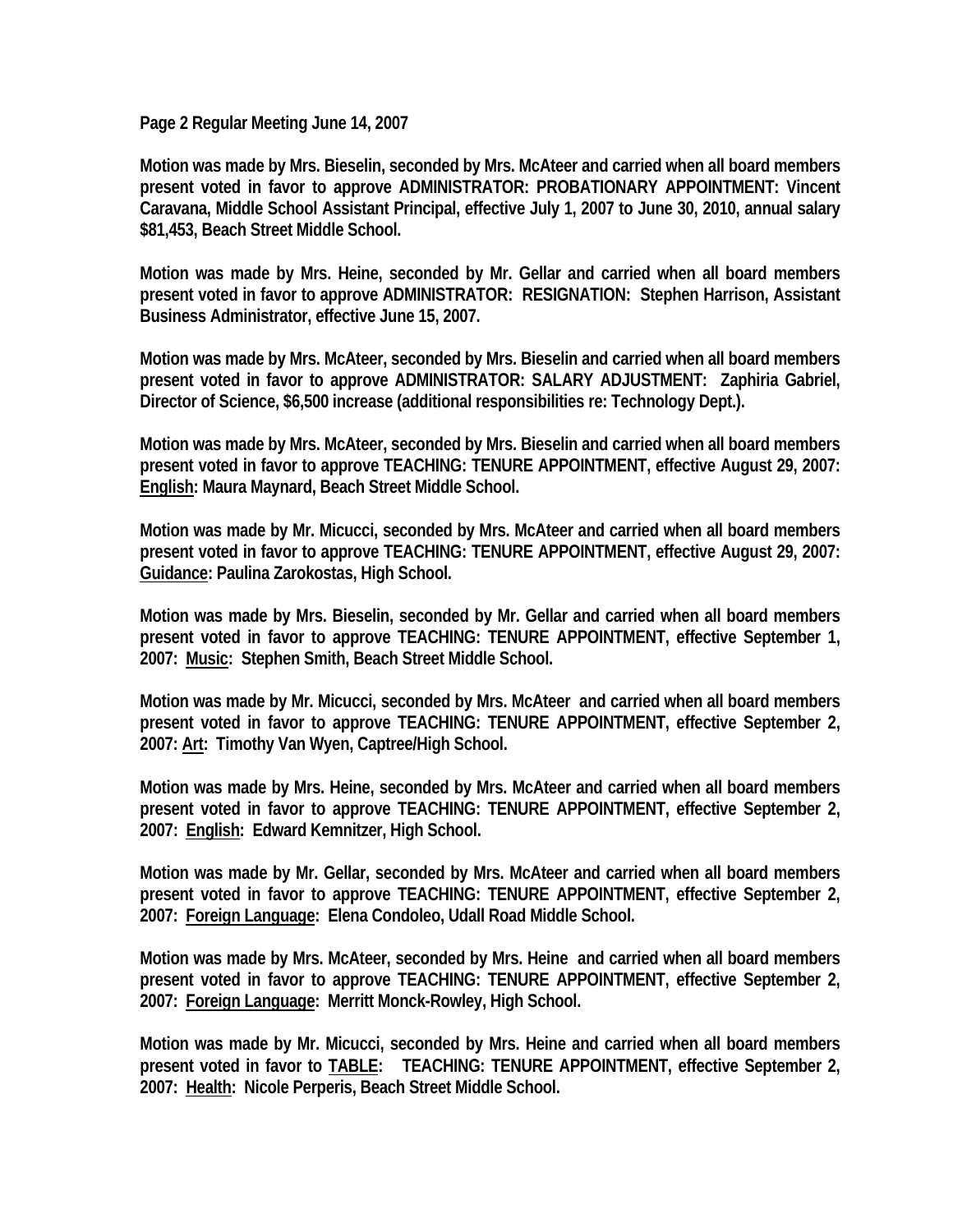**Page 3 Regular Meeting June 14, 2007** 

**Motion was made by Mr. Micucci, seconded by Mrs. Bieselin and carried when all board members present voted in favor to approve TEACHING: TENURE APPOINTMENT, effective September 2, 2007: Mathematics: Danielle Griffin, High School.** 

**Motion was made by Mrs. Bieselin, seconded by Mrs. McAteer and carried when all board members present voted in favor to approve TEACHING: TENURE APPOINTMENT, effective September 2, 2007: Mathematics: Louis Lu, Jr., Beach Street Middle School.** 

**Motion was made by Mr. Micucci, seconded by Mrs. McAteer and carried when all board members present voted in favor to approve TEACHING: TENURE APPOINTMENT, effective September 2, 2007: Psychologist: Rebecca Silva, Captree School.** 

**Motion was made by Mr. Micucci, seconded by Mrs. Bieselin and carried when all board members present voted in favor to approve TEACHING: TENURE APPOINTMENT, effective September 2, 2007: Science: Edward Gruszecki, High School.** 

**Motion was made by Mr. Micucci, seconded by Mrs. Bieselin and carried when all board members present voted in favor to approve TEACHING: TENURE APPOINTMENT, effective September 2, 2007: Science: Brian Haldenwang, High School.** 

**Motion was made by Mrs. McAteer, seconded by Mrs. Bieselin and carried when all board members present voted in favor to approve TEACHING: TENURE APPOINTMENT, effective September 2, 2007: Science: Eugenia Infantino, High School.** 

**Motion was made by Mr. Micucci, seconded by Mrs. McAteer and carried when all board members present voted in favor to approve TEACHING: TENURE APPOINTMENT, effective September 2, 2007: Science: Jessica Picone, High School.** 

**Motion was made by Mr. Micucci, seconded by Mrs. McAteer and carried when all board members present voted in favor to approve TEACHING: TENURE APPOINTMENT, effective September 2, 2007: Social Studies: David Moglia, High School.** 

**Motion was made by Mrs. Bieselin, seconded by Mr. Micucci and carried when all board members present voted in favor to approve TEACHING: TENURE APPOINTMENT, effective September 2, 2007: Social Worker: Carrie Beth Russo, Bellew/Manetuck/Westbrook.** 

**Motion was made by Mr. Micucci, seconded by Mrs. McAteer and carried when all board members present voted in favor to approve TEACHING: TENURE APPOINTMENT, effective September 2, 2007: Special Education: Jennifer Calvano, Bayview School.** 

**Motion was made by Mrs. Bieselin, seconded by Mr. Micucci and carried when all board members present voted in favor to approve TEACHING: TENURE APPOINTMENT, effective September 2, 2007: Special Education: Nicole Delaney, High School.**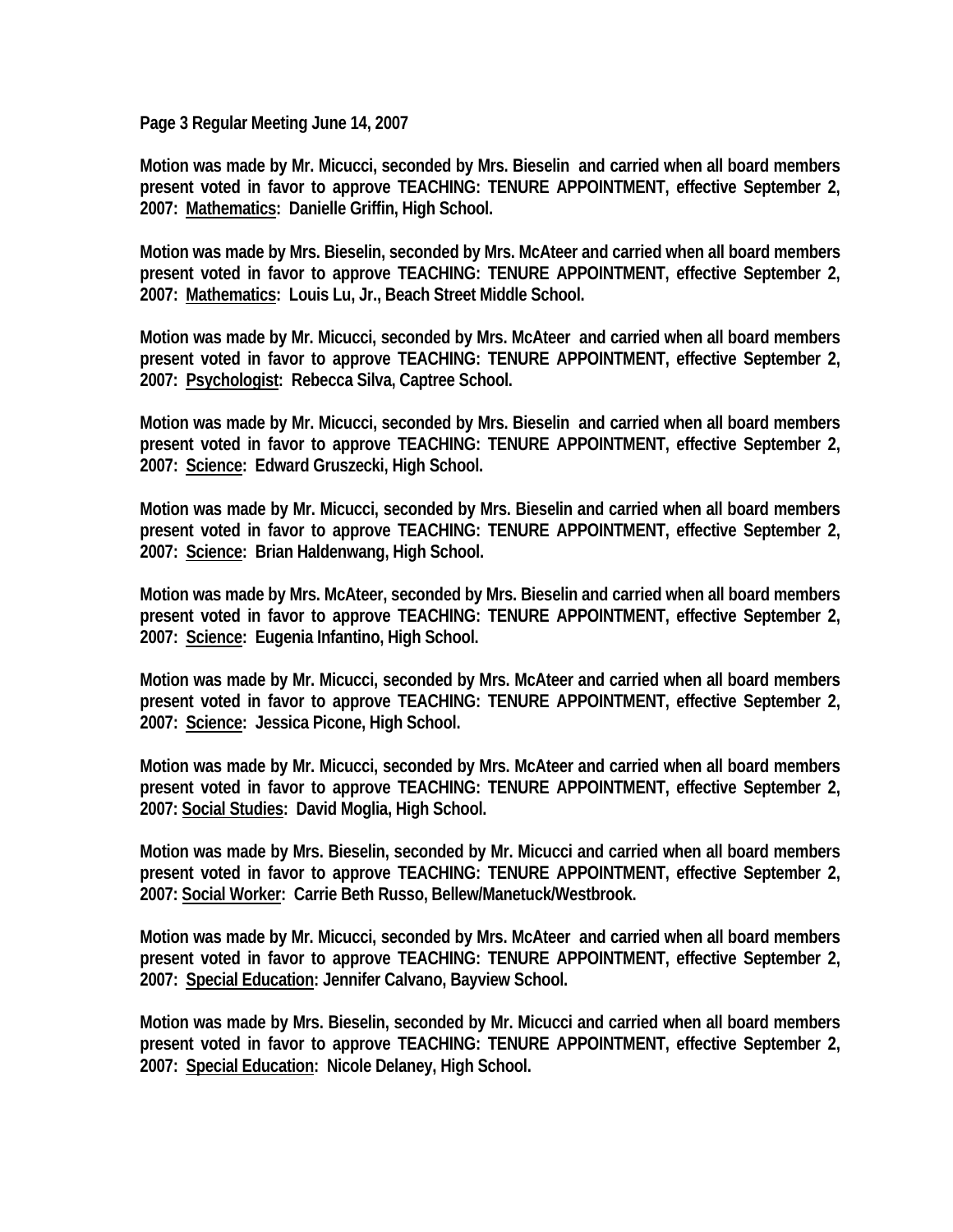**Page 4 Regular Meeting June 14, 2007** 

**Motion was made by Mrs. McAteer, seconded by Mr. Micucci and carried when all board members present voted in favor to approve TEACHING: TENURE APPOINTMENT, effective September 2, 2007: Speech: Michelle Bugliari, Bayview School.** 

**Motion was made by Mr. Gellar, seconded by Mrs. McAteer and carried when all board members present voted in favor to approve TEACHING: TENURE APPOINTMENT, effective September 5, 2007: Elementary: Kerri Ierardi, Manetuck, Kindergarten.** 

**Motion was made by Mr. Gellar, seconded by Mr. Micucci and carried when all board members present voted in favor to approve TEACHING: TENURE APPOINTMENT, effective September 5, 2007: Elementary: Kurt Tummel, Manetuck, Grade 4.** 

**Motion was made by Mrs. Bieselin, seconded by Mr. Micucci and carried when all board members present voted in favor to approve TEACHING: TENURE APPOINTMENT, effective September 5, 2007: Elementary: Maureen Umstatter, Captree, Grade 2.** 

**Motion was made by Mrs. Bieselin, seconded by Mrs. McAteer and carried when all board members present voted in favor to approve TEACHING: TENURE APPOINTMENT, effective September 5, 2007: Elementary: Amy Wheeler-Stein, Beach Street, Grade 6.** 

**Motion was made by Mr. Micucci, seconded by Mrs. Bieselin and carried when all board members present voted in favor to approve TEACHING: RESIGNATION: Vincent Caravana, English Teacher, effective June 30, 2007.** 

**Motion was made by Mrs. Bieselin, seconded by Mrs. McAteer and carried when all board members present voted in favor to approve TEACHING: RESIGNATION: Vincent LaSorsa, Mathematics Teacher, effective June 30, 2007.** 

**Motion was made by Mrs. Bieselin, seconded by Mrs. McAteer and carried when all board members present voted in favor to approve TEACHING: PROBATIONARY APPOINTMENT: Michele Bownes, Art Teacher, effective September 4, 2007 to September 3, 2010, Beach/Udall, Step 34; replacing A. Brady.** 

**Motion was made by Mrs. Heine, seconded by Mrs. McAteer and carried when all board members present voted in favor to approve TEACHING: PROBATIONARY APPOINTMENT: Paul Spinella, Elementary Teacher, effective September 5, 2006 to September 4, 2009, Captree, Grade 3, Step 35 (correction to August 31, 2006 agenda).** 

**Motion was made by Mr. Gellar, seconded by Mrs. McAteer and carried when all board members present voted in favor to approve TEACHING: PROBATIONARY APPOINTMENT: Krista Sexton, Elementary Teacher, effective September 4, 2007 to September 4, 2008, Westbrook, Grade 5, Step 34, replacing D. Napodano.**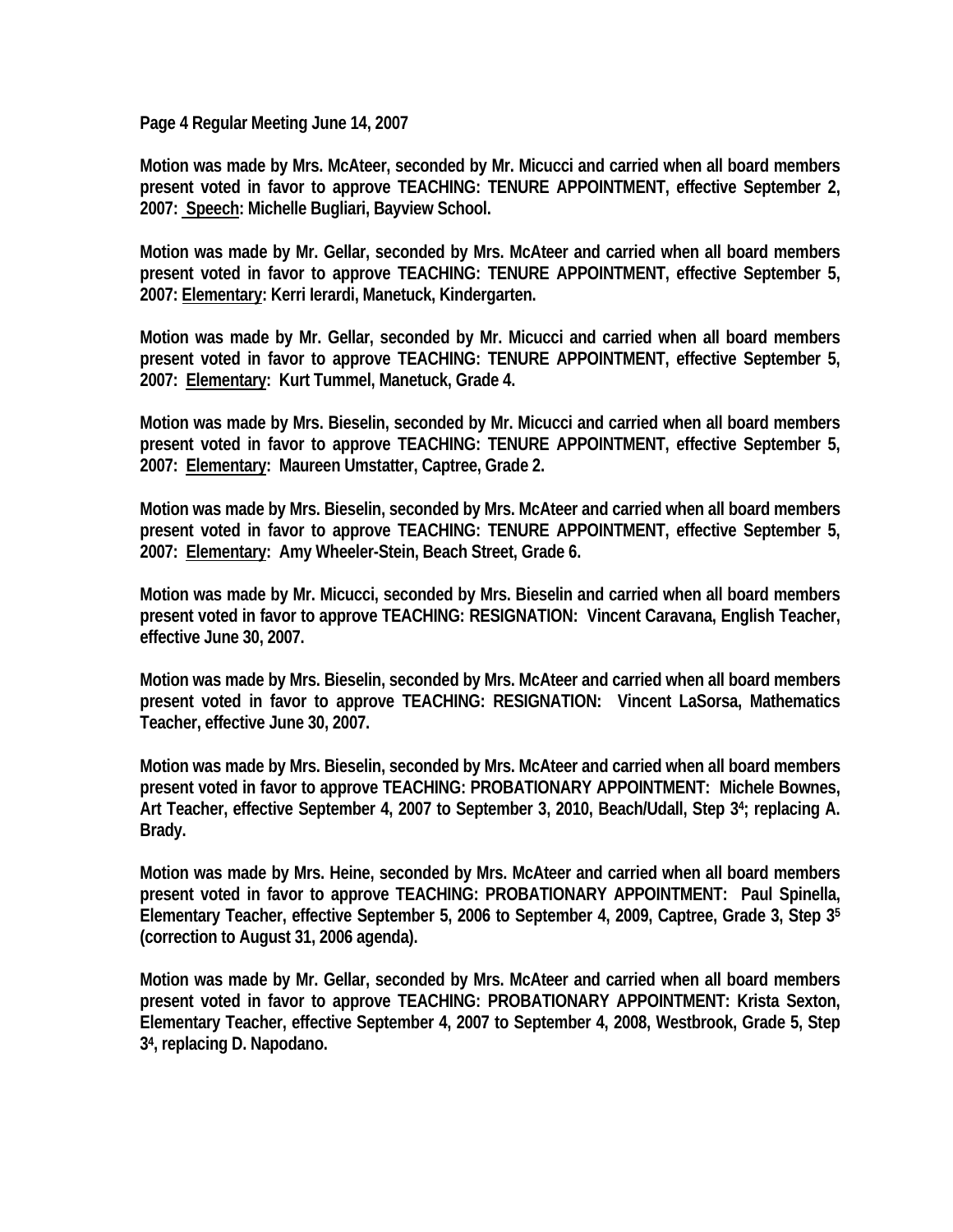**Page 5 Regular Meeting June 14, 2007** 

**Motion was made by Mrs. McAteer, seconded by Mrs. Bieselin and carried when all board members present voted in favor to approve TEACHING: PROBATIONARY APPOINTMENT: Fran Coiro, Elementary Teacher, effective September 4, 2007 to September 4, 2009, Paul J. Bellew, Grade 4, Step 33, replacing J. Downey-Barson.** 

**Motion was made by Mr. Micucci, seconded by Mrs. McAteer and carried when all board members present voted in favor to approve TEACHING: PROBATIONARY APPOINTMENT: Barbara Krollage, English Teacher, effective September 4, 2007 to September 3, 2009, High School, Step 44, replacing S. Pugliese.** 

**Motion was made by Mrs. McAteer, seconded by Mr. Gellar and carried when all board members present voted in favor to approve TEACHING: PROBATIONARY APPOINTMENT: Marianne Cogliano, English Teacher, effective September 4, 2007 to September 3, 2010, High School, Step 34, replacing V. Caravana.** 

**Motion was made by Mr. Micucci, seconded by Mrs. McAteer and carried when all board members present voted in favor to approve TEACHING: PROBATIONARY APPOINTMENT: Vanessa Cabrera, ESL Teacher, effective September 4, 2007 to September 3, 2010, District-wide, Step 14, replacing M. Fenter.** 

**Motion was made by Mrs. Bieselin, seconded by Mrs. Heine and carried when all board members present voted in favor to approve TEACHING: PROBATIONARY APPOINTMENT: Andromache Baritis, Foreign Language Teacher, effective September 4, 2007 to September 3, 2010, High School, Step 12, replacing S. Scaffidi.** 

**Motion was made by Mrs. McAteer, seconded by Mr. Micucci and carried when all board members present voted in favor to approve TEACHING: PROBATIONARY APPOINTMENT: Denise Radesky, Health Teacher, effective September 4, 2007 to September 3, 2010, High School, Step 12, new, budgeted position.** 

**Motion was made by Mr. Micucci, seconded by Mrs. McAteer and carried when all board members present voted in favor to approve TEACHING: PROBATIONARY APPOINTMENT: Paul Bodnar, Mathematics Teacher, effective September 4, 2007 to January 25, 2010, High School, Step 21, replacing H. Schwartz.** 

**Motion was made by Mr. Micucci, seconded by Mrs. Heine and carried when all board members present voted in favor to approve TEACHING: PROBATIONARY APPOINTMENT: Thomas Moran, Mathematics Teacher, effective September 4, 2007 to September 4, 2009, High School, Step 21, replacing V. LaSorsa.** 

**Motion was made by Mr. Micucci, seconded by Mrs. Bieselin and carried when all board members present voted in favor to approve TEACHING: PROBATIONARY APPOINTMENT: Sharon Markgraf, Music Education Teacher, effective September 4, 2007 to September 3, 2010, Captree/Bayview, Step 11, replacing G. Pagano.**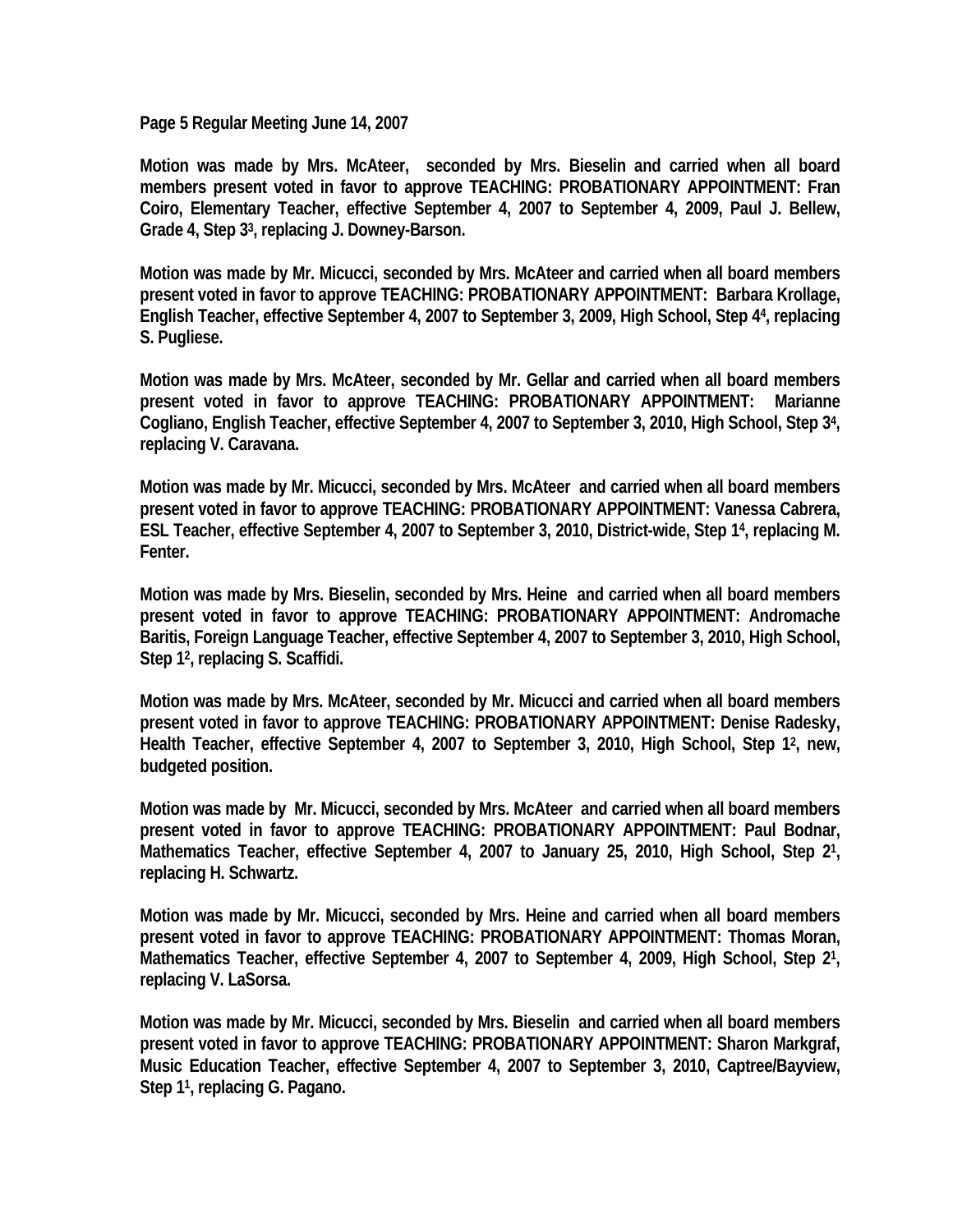**Page 6 Regular Meeting June 14, 2007** 

**Motion was made by Mrs. Bieselin, seconded by Mrs. McAteer and carried when all board members present voted in favor to approve TEACHING: PROBATIONARY APPOINTMENT: Michelle Schroeder, Physical Education Teacher, effective September 4, 2007 to September 3, 2010, Udall Road, Step 11, replacing P. Lang.** 

**Motion was made by Mrs. Bieselin, seconded by Mrs. McAteer and carried when all board members present voted in favor to approve TEACHING: PROBATIONARY APPOINTMENT: Brian Daniels, Science Teacher, effective September 4, 2007 to September 3, 2010, High School, Step 24, replacing J. Albert.** 

**Motion was made by Mr. Micucci, seconded by Mr. Gellar and carried when all board members present voted in favor to approve TEACHING: PROBATIONARY APPOINTMENT: Frank Rapczyk, Science Teacher, effective September 4, 2007 to September 14, 2009, High School, Step 24, replacing R. Torre.** 

**Motion was made by Mr. Gellar, seconded by Mrs. Bieselin and carried when all board members present voted in favor to approve TEACHING: PROBATIONARY APPOINTMENT: Alissa Thorman, Special Education Teacher, effective September 4, 2007 to September 3, 2010, Westbrook, Step 24, replacing P. Troiano.** 

**Motion was made by Mrs. Bieselin, seconded by Mr. Micucci and carried when all board members present voted in favor to approve TEACHING: PROBATIONARY APPOINTMENT: Maureen Sanchez, Special Education Teacher, effective September 4, 2007 to September 3, 2010, St. John's, Step 24, new position due to change in federal regulations.** 

**Motion was made by Mrs. Heine, seconded by Mrs. Bieselin and carried when all board members present voted in favor to approve TEACHING: PROBATIONARY APPOINTMENT: Erin Wallace, Special Education Teacher, effective September 4, 2007 to September 3, 2010, St. John's, Step 14, new position due to change in federal regulations.** 

**Motion was made by Mr. Gellar, seconded by Mrs. McAteer and carried when all board members present voted in favor to approve TEACHING: PROBATIONARY APPOINTMENT: Georgiana Jaycox-Killoran, Special Education Teacher, effective September 4, 2007 to September 3, 2010, St. John's, Step 24, new position due to change in federal regulations.** 

**Motion was made by Mrs. Bieselin, seconded by Mr. Micucci and carried when all board members present voted in favor to approve TEACHING: PROBATIONARY APPOINTMENT: Sierra Mott, Special Education Teacher, effective September 4, 2007 to September 3, 2010, St. John's, Step 24, new position due to change in federal regulations.** 

**Motion was made by Mr. Gellar, seconded by Mrs. McAteer and carried when all board members present voted in favor to approve TEACHING: PROBATIONARY APPOINTMENT: Robert Manca, Technology Teacher, effective September 4, 2007 to September 3, 2010, High School/Beach, Step 54, replacing J. Zuhoski.**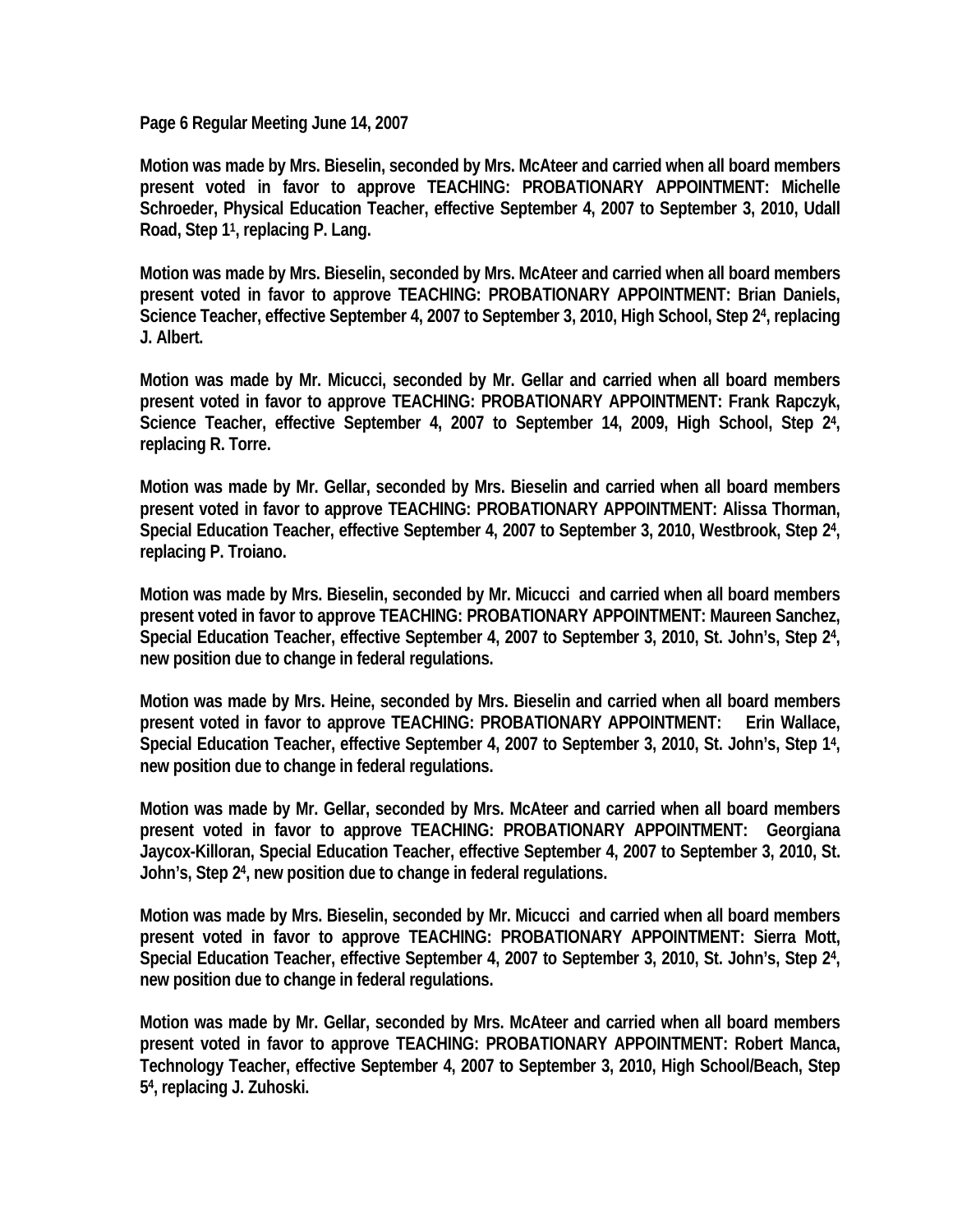**Page 7 Regular Meeting June 14, 2007** 

**Motion was made by Mr. Gellar, seconded by Mrs. Heine and carried when all board members present voted in favor to approve TEACHING: REGULAR SUBSTITUTE APPOINTMENT: Paige Fogarty, Elementary Teacher, effective September 4, 2007 to June 30, 2008, Oquenock, Kindergarten, Step 24, replacing A. Davis.** 

 **Motion was made by Mrs. Bieselin, seconded by Mrs. McAteer and carried when all board members present voted in favor to approve TEACHING: REGULAR SUBSTITUTE APPOINTMENT: Jeremy Garritano, Elementary Teacher, effective September 4, 2007 to June 30, 2008, Bayview Grade 1, Step 14, replacing A. DiVita.** 

**Motion was made by Mr. Micucci, seconded by Mrs. McAteer and carried when all board members present voted in favor to approve TEACHING: REGULAR SUBSTITUTE APPOINTMENT: Jennifer Greenman, Elementary Teacher, effective September 4, 2007 to June 30, 2008, Westbrook, Kindergarten, Step 12, replacing J. Renganeschi.** 

**Motion was made by Mr. Gellar, seconded by Mrs. Bieselin and carried when all board members present voted in favor to approve TEACHING: REGULAR SUBSTITUTE APPOINTMENT: Jennifer Szewczyk, Elementary Teacher, effective September 4, 2007 to June 30, 2008, Bayview Grade 4, Step 21, replacing C. Carlson.** 

**Motion was made by Mrs. McAteer, seconded by Mr. Gellar and carried when all board members present voted in favor to approve TEACHING: REGULAR SUBSTITUTE APPOINTMENT: Karen Tomlinson, Elementary Teacher, effective September 4, 2007 to June 30, 2008, Westbrook, Kindergarten, Step 22, replacing J. Dellafranca.** 

**Motion was made by Mrs. Bieselin, seconded by Mrs. McAteer and carried when all board members present voted in favor to approve TEACHING: REGULAR SUBSTITUTE APPOINTMENT: Devon Podesta, Social Worker, effective September 4, 2007 to June 30, 2008, High School, Step 24, replacing D. Morgan.** 

**Motion was made by Mrs. Heine, seconded by Mrs. McAteer and carried when all board members present voted in favor to approve TEACHING: CHILD BEARING LEAVE OF ABSENCE (paid): Teresa Stecker, Psychologist, effective May 15, 2007, Udall.** 

**Motion was made by Mrs. Bieselin, seconded by Mr. Micucci and carried when all board members present voted in favor to approve TEACHING: CHILD BEARING LEAVE OF ABSENCE (paid): Christine Wittneben, Elementary Teacher, effective May 21, 2007, Manetuck, Grade 2.** 

**Motion was made by Mrs. McAteer, seconded by Mr. Gellar and carried when all board members present voted in favor to approve TEACHING: CHILD BEARING LEAVE OF ABSENCE (paid): Kimberly Sviba-DeDora, Science Teacher, effective May 21, 2007, Udall.** 

**Motion was made by Mrs. McAteer, seconded by Mrs. Heine and carried when all board members present voted in favor to approve TEACHING: CHILD BEARING LEAVE OF ABSENCE (paid): Jaymee Gagliardi, Elementary Teacher, effective May 31, 2007, Udall, Grade 6.**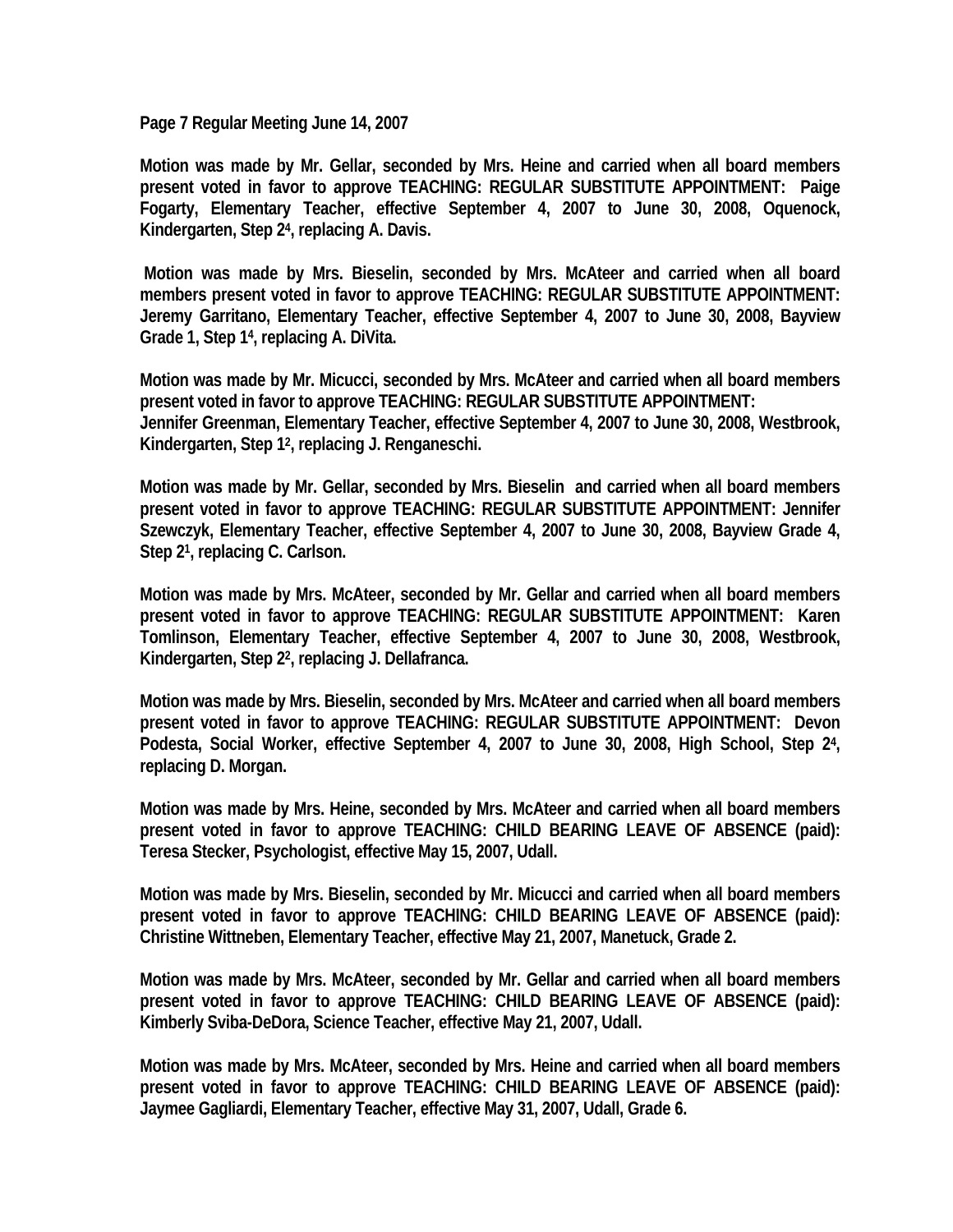**Page 8 Regular Meeting June 14, 2007** 

**Motion was made by Mrs. Bieselin, seconded by Mrs. McAteer and carried when all board members present voted in favor to approve TEACHING: CHILD BEARING LEAVE OF ABSENCE (paid): Linda Marino, Art Teacher, effective June 4, 2007, High School.** 

**Motion was made by Mrs. Heine, seconded by Mrs. McAteer and carried when all board members present voted in favor to approve TEACHING: CHILD BEARING LEAVE OF ABSENCE (paid): Kristen Fawess, Elementary Teacher, effective June 11, 2007, Paul J. Bellew, Grade 5.** 

**Motion was made by Mr. Micucci, seconded by Mrs. Bieselin and carried when all board members present voted in favor to approve TEACHING: CHILD REARING LEAVE OF ABSENCE (unpaid) (Pursuant to the Family and Medical Leave Act of 1993—12 weeks continuous medical coverage): Dawn DiVisconti, English Teacher, effective June 11, 2007 to June 22, 2007, High School, currently on child-bearing leave.** 

**Motion was made by Mr. Gellar, seconded by Mrs. McAteer and carried when all board members present voted in favor to approve TEACHING: CHILD REARING LEAVE OF ABSENCE (unpaid): Dawn DiVisconti, English Teacher, effective September 1, 2007 to June 30, 2008, High School.** 

**Motion was made by Mr. Micucci, seconded by Mrs. Bieselin and carried when all board members present voted in favor to approve TEACHING ASSISTANTS: TENURE APPOINTMENTS, effective September 9, 2007: Paulette Brady, Udall Road MS; Donna Brogan, Beach Street MS; Mary Ann Burrows, Captree; Linda Casciola, Bayview; Maureen Caulfield, Bayview; Linda Cuozzo, Captree; Stella Dempsey, Manetuck; Denise DiLevo, Bayview; Debra DiPalma, Captree; Louise DiStefano, Westbrook; Linda Falsetta, Oquenock; Linda Flandina, Bayview; Angela Frammosa, Westbrook; Claudia Kavitt, Manetuck; Mary Kinsley, Udall Road MS; Joanne LaDuca, Bayview; Josephine Lombino, Oquenock; Catherine LoPresti, Oquenock; Anne Marie McGuire, Udall Road MS; Marie McNamee, H.S.; Joann Niesen, Captree; Donna Palminteri, Beach Street MS; Patricia Paolicelli, High School; Lori Pastore, Beach Street MS; Marcelin Pechin, High School; Sandra Romaka, Paul J. Bellew; Karen Sessa, Manetuck; Joann Sgueglia, Paul J. Bellew; Francine Simone, Westbrook; Lisa Sluszka, Captree; Ellen Thalhamer, High School.** 

**Motion was made by Mrs. McAteer, seconded by Mr. Micucci and carried when all board members present voted in favor to approve CLASSIFIED CIVIL SERVICE: RETIREMENT: Carolyn Albanese, Senior Clerk Typist, effective June 29, 2007.** 

**Motion was made by Mrs. Heine, seconded by Mr. Micucci and carried when all board members present voted in favor to approve CLASSIFIED CIVIL SERVICE: SUBSTITUTE CUSTODIAL WORKER (\$9.75/HR): \*Tracy Rodriquez, effective May 10, 2007.** 

**Motion was made by Mrs. McAteer, seconded by Mrs. Bieselin and carried when all board members present voted in favor to approve OTHER: SUBSTITUTE TEACHERS (\$105 per diem): Ronald Ardito, effective September 5, 2007,** *student teacher;* **\*Joseph Bahm, effective May 16, 2007,**  *student teacher;* **Elizabeth Brennan, effective May 3, 2007; \*Danamarie Calabrese, effective September 5, 2007,** *student teacher***; Jared Cirillo, effective September 5, 2007,** *student teacher***; Brian Rodgers, effective May 15, 2007; \*Donna DeCristofalo, effective September 5, 2007,** *student*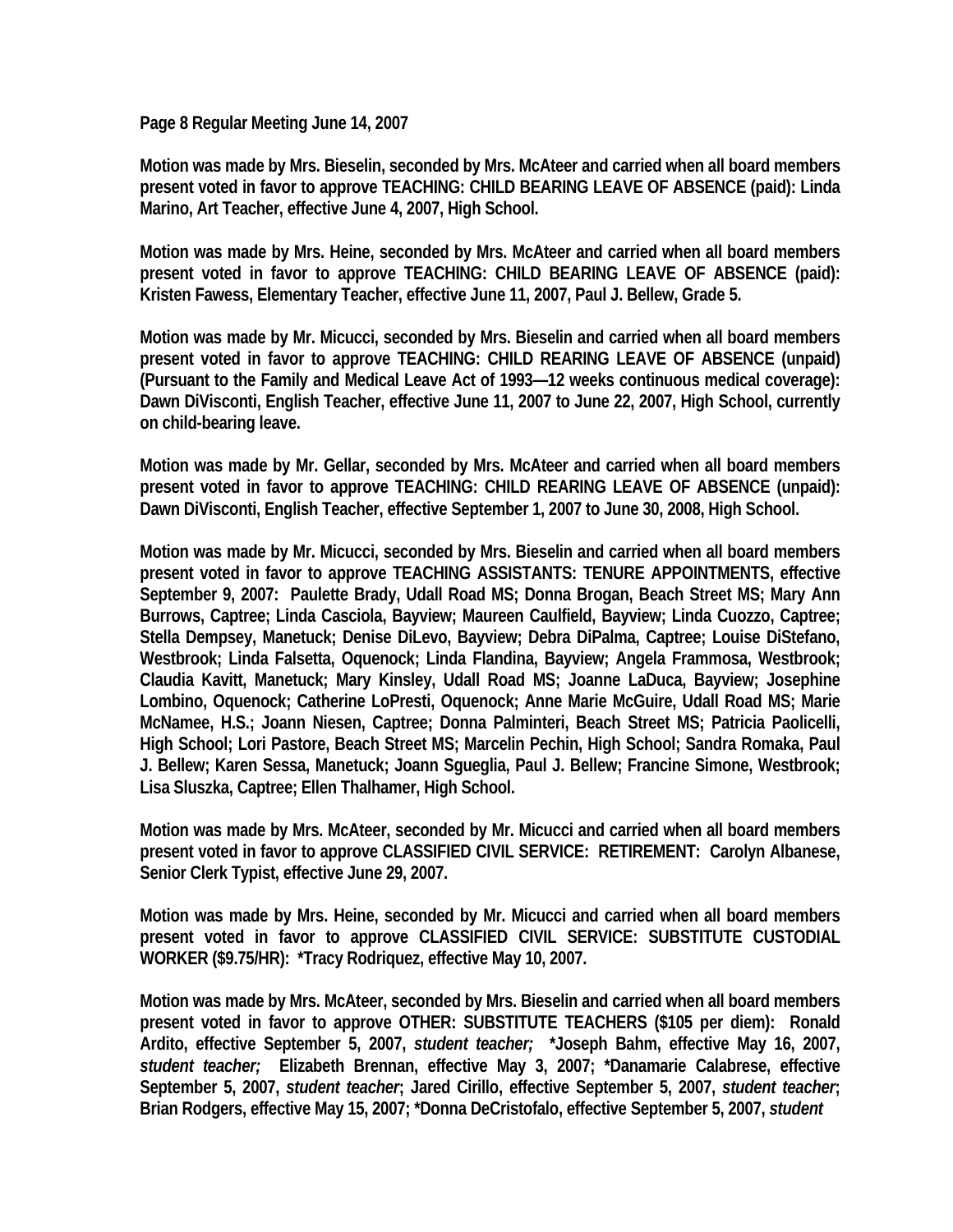## **Substitute Teachers – continued**

*teacher;* **\*James Esposito, effective September 5, 2007,** *student teacher;* **Nicole Ingrassia, effective September 5, 2007,** *student teacher***; Gina Lang, effective September 5, 2007,** *student teacher***; \*Timothy Lowe, effective September 5, 2007,** *student teacher***; \*Kimberly Mason, effective May 14, 2007; \*Stepanka McCabe, effective September 5, 2007,** *student teacher;* **\*Gregory McCoy, effective September 5, 2007,** *student teacher;* **\*Megan Piccininni, effective September 5, 2007,**  *student teacher;* **Debra Roberto, effective September 5, 2007,** *student teacher***; \*Christina Stark, effective September 5, 2007,** *student teacher.* 

**Motion was made by Mr. Micucci, seconded by Mrs. McAteer and carried when all board members present voted in favor to approve OTHER: 2007 FALL HIGH SCHOOL COACHES:** 

**Football: Tim Horan, Varsity Head Coach; Steve Mileti, Asst. Varsity Coach; Anthony Yuli, Asst. Varsity Coach; Steve Lenowicz, Head JV Coach; Nick LaGiglia, Asst. JV Coach; Dennis Montalto, Freshman Coach; Shawn Rush, Asst. Freshman Coach.** 

**Girls Soccer: Deborah Colvell, Head Varsity Coach; Nick Grieco, Asst. Varsity Coach; Jim Beuther, JV Coach; Nicole Herzog, JV 2 Coach.** 

**Boys Soccer: Ed Pieron, Head Varsity Coach; Brian Cameron, Asst. Varsity Coach; Scott Key, JV Coach; Tim Van Wyen, JV2 Coach.** 

**Girls Swimming: Robert Kollar, Varsity Coach; KristiLee Schubert, Asst. Varsity Coach.** 

**Girls Gymnastics: Karyn Storan, Varsity Coach; Vanessa Lillis, Asst. Varsity Coach.** 

**Girls Tennis: Kevin Lewis, Varsity Coach; Norm Wingert, JV Coach.** 

**Field Hockey: Josephine Hassett, Varsity Coach; Joanne Orehosky, Asst. Varsity Coach; Michelle Schroeder, JV Coach.** 

**Cross Country: Christophe Kaigh, Boys Varsity Coach; Michelle Broderick, Girls Varsity Coach. Boys Volleyball: Vincent Cicero, Varsity Coach; Tom Howard, JV Coach.** 

**Girls Volleyball: Jim Klimkowski, Varsity Coach; Natalee Rubcewich, JV Coach.** 

**Golf: George Botsch, Varsity Coach; George Gagliardi, JV Coach.** 

**Kickline: Erica Gross, Varsity Coach.** 

**Cheerleading: Jennifer Shelorke, Varsity Coach; Arianna Breitfeller/Megan McCarthy, JV Coach; MariKate Cavanagh, JV9 Coach.** 

**Motion was made by Mrs. McAteer, seconded by Mr. Micucci and carried when all board members present voted in favor to approve OTHER: 2007 FALL MIDDLE SCHOOL COACHES:** 

**Football: Phil Kane, Head 7-8 Udall Coach; Shanan Mauro, Asst. 7-8 Udall Coach; Vincent Luvera, Head 7-8 Beach Coach; John Lavery, Asst. 7-8 Beach Coach.** 

**Girls Soccer: Brian Dieumegard, 7-8 Udall Coach; Colleen Reilly, 7-8 Beach Coach.** 

**Boys Soccer: Dennis Mazzalonga, 7-8 Udall Coach; Jeremy Robertson, 7-8 Beach Coach.** 

**Cross Country: Tim Bauernfeind, Udall Boys & Girls Coach; Ed Aromando, Beach Boys & Girls Coach.** 

**Tennis: Thomas Loudon, Girls 7-8 Udall/Beach Coach.** 

**Cheerleading: Dina Barone, Udall 7-8 Coach; Danielle Peterson, Beach 7-8 Coach.** 

**Mrs. Heine commented that coaches should give consideration to all students on their teams, and give all team members the opportunity to play.**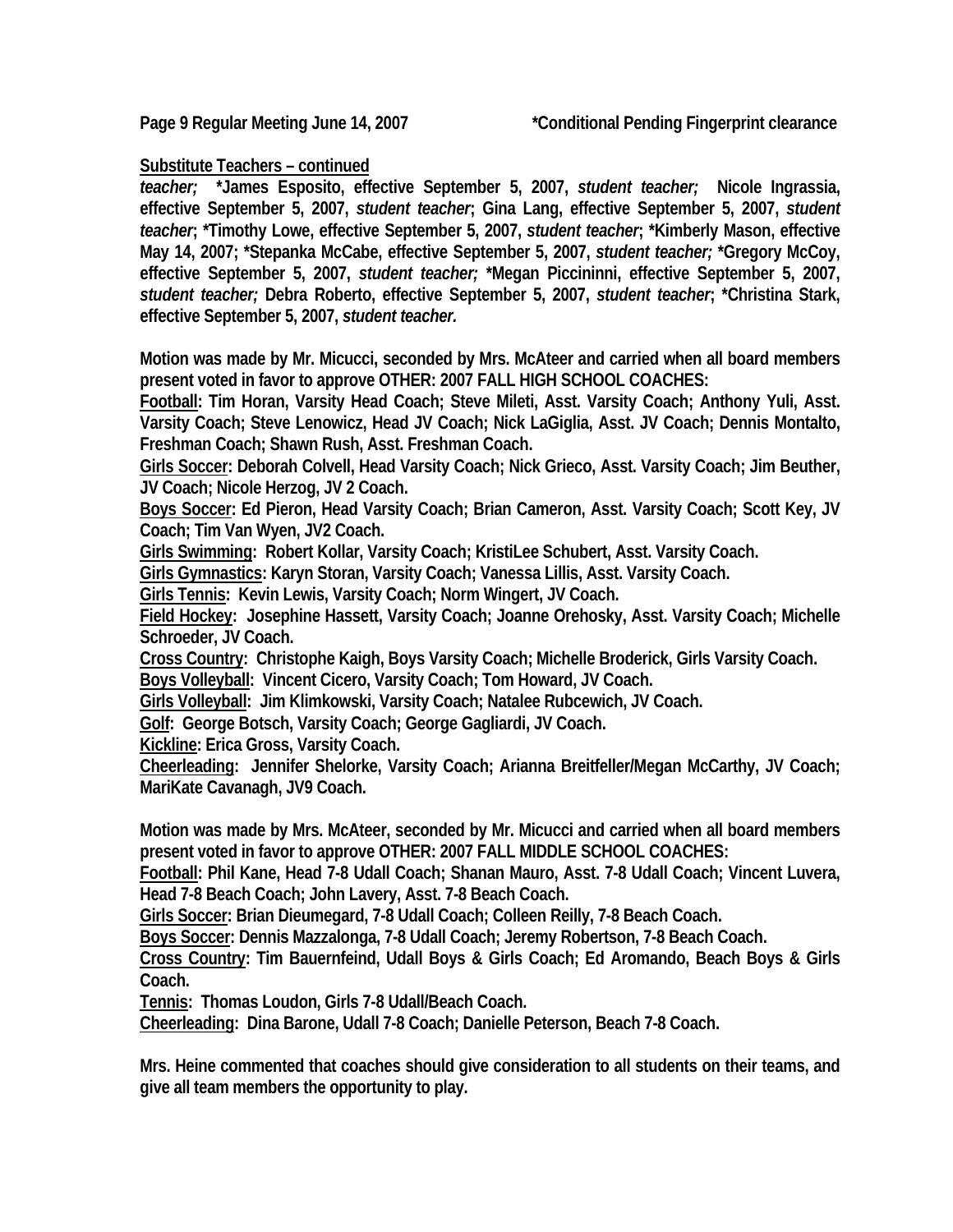**Page 10 Regular Meeting June 14, 2007** 

**Motion was made by Mrs. Heine, seconded by Mrs. McAteer and carried when all board members present voted in favor to approve Curriculum Development Projects, 2007-08: ELA Elementary Curriculum Map – grade 2, ELA Elementary Curriculum Map – grade 3, Fashion Marketing, Curriculum Map for Grammar and Research Instruction, Journalism, Dance Company Blue and Gold, Studio Dance II, Integrated Algebra Scope and Sequence, Biology Laboratory Manual, Biotech Push-in Curriculum, Forensics Laboratory Manual, Theory of Relativity and Do Now Manual – Activities for Speaking and Writing.** 

**Motion was made by Mrs. Bieselin, seconded by Mrs. McAteer and carried when all board members present voted in favor to approve completed curriculum projects, 2006-07: World Languages – ASL Curriculum Guide for Checkpoint A and Fine Arts – Dance Studio.** 

**Motion was made by Mrs. McAteer, seconded by Mrs. Bieselin and carried when all board members present voted in favor to approve new secondary course offerings: Intermediate Methods of Research, Advanced Methods of Research, Intermediate Science Research and Advanced Science Research.** 

**Motion was made by Mr. Gellar, seconded by Mrs. Bieselin and carried when all board members present voted in favor to approve Science textbook adoptions: Grades 1-4: MacMillan McGraw Hill, 2008 edition and Grades 5-6: Pearson Scott-Foresman, 2008 diamond edition.** 

**Mrs. Heine reported on the Finance Committee that met on 6/12. No meetings were held for: Policy Committee, School Board/Student Liaison Committee, Public Relations Committee. Mr. Gellar reported on Buildings and Grounds Committee meeting of 6/12. Mrs. McAteer reported on Committee on Special Education/Preschool Special Education recommendations re: classification/placement/I.E.P. modifications of students as delineated: CSE/Sub CSE ID#: 5611, 5607, 5992, 4025, 5911, 5898, 5705, 4055, 5694, 4940, 5819, 3139, 4992, 2890, 3193, 6115, 2048, 3830, 3186, 4533, 5212, 6403, 3038, 3189, 4896, 2730, 3009, 3156, 3729, 3418, 2785, 6385, 3820, 5829, 4334, 5284, 5850, 4591, 5540, 5511, 5295, 5598, 2614, 5418, 5714, 5854, 4171, 5604, 6311, 2469, 4211, 5831, 6068, 6144, 2531, 6387, 6402, 5832, 3974, 2778, 2942, 2581, 3088, 3453, 2486, 5910, 5824, 4734, 3396, 3016; CPSE ID#: 2616, 6359, 6406, 6207, 6129, 6154, 6100, 6291, 5781, 6409, 6389, 2617, 6273, 5871, 5962, 6033, 6228, 6164, 6229, 6257, 6095. Mrs. Bieselin reported on Health and Wellness Committee meeting on 5/30.** 

**The Treasurer's Report for April was presented. General Fund beginning book balance was \$35,313,562.34 and ending book balance was \$29,089,359.20.** 

**Motion was made by Mrs. McAteer, seconded by Mrs. Bieselin and carried when all board members present voted in favor to approve budget transfers, as recommended by Finance Committee.** 

**Motion was made by Mrs. Heine, seconded by Mr. Micucci and carried when all board members present voted in favor to approve resolution, re: budget increase for donations: WHEREAS, the West Islip Union Free School District is in receipt of donated funds in the amount of \$72,256.45**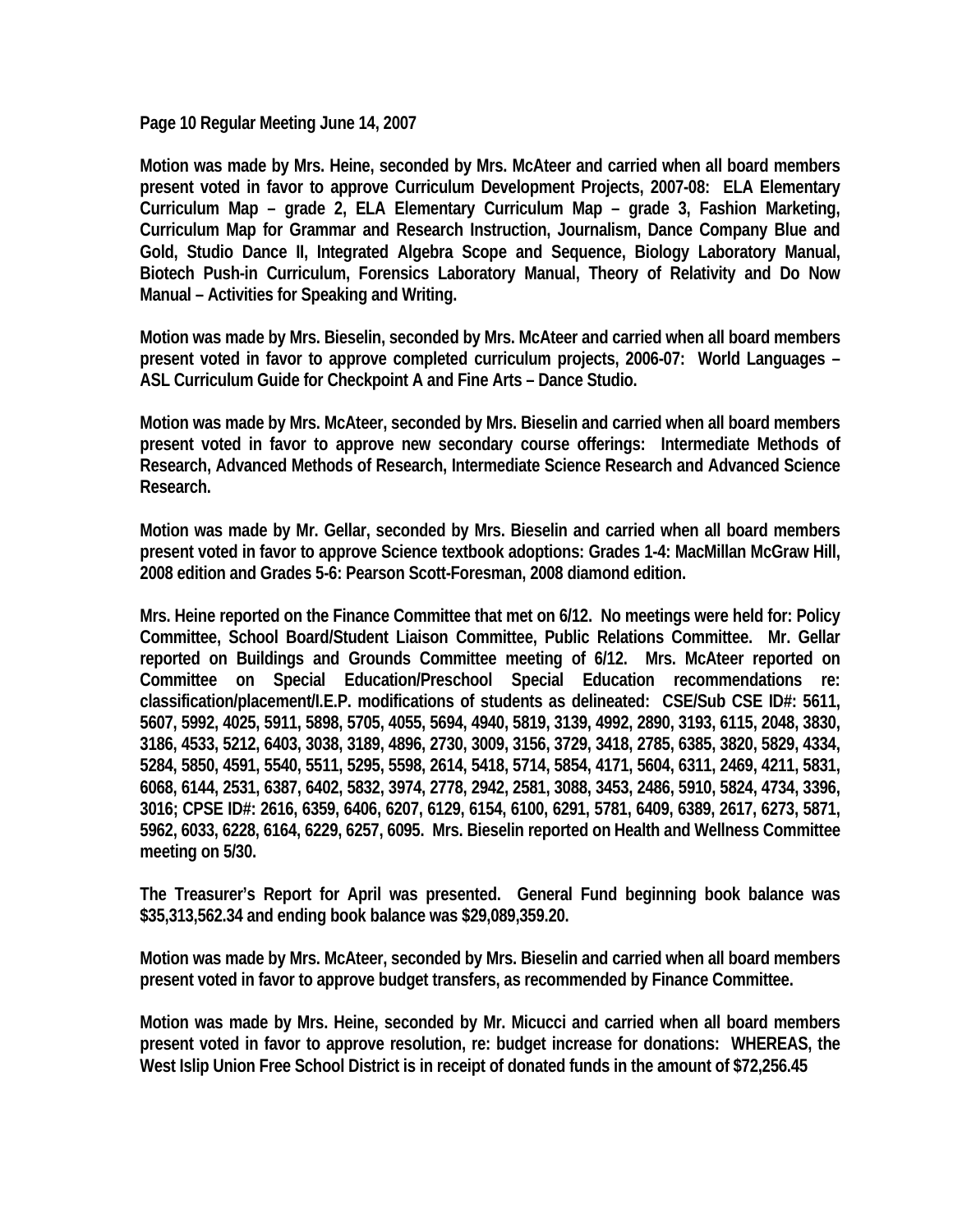**Page 11 Regular Meeting June 14, 2007** 

**which have been donated for the purpose of purchasing supplies and programs for the benefit of the students of the West Islip Schools, BE IT RESOLVED, that the Board of Education hereby authorizers the appropriation budget for the 2006-07 school year to be increased by \$72,256.45 to \$92,807,462.45.** 

**Motion was made by Mrs. Bieselin, seconded by Mr. Gellar and carried when all board members present voted in favor to approve resolution, re: reserve funds: BE IT RESOLVED, that the Board of Education hereby authorizes funding for the fiscal year ended June 30, 2007 from Unappropriated Fund Balance as follows: To the Worker's Compensation Reserve an amount not to exceed \$2,000,000; to the Unemployment Reserve an amount not to exceed \$2,000,000; to the Reserve for Employee Retirement System an amount not to exceed \$2,000,000; to the Reserve for Employee Benefits and Accrued Liabilities an amount not to exceed \$2,000,000.** 

**Motion was made by Mr. Micucci, seconded by Mrs. McAteer and carried when all board members present voted in favor to approve resolution: Engagement Letter: WHEREAS, the Finance Committee of the School Board has reviewed the engagement letter for R.S. Abrams & Co. LLP, to provide external audit services for the 2007-08 school year for the fee of \$43,900, BE IT RESOLVED that the Board of Education authorizes the School Board President, George Smith, to sign said engagement letter on behalf of the School Board.** 

**Motion was made by Mr. Micucci, seconded by Mrs. McAteer and carried when all board members present voted in favor to approve resolution: Engagement Letter: WHEREAS, the Finance Committee of the School Board has reviewed the engagement letter for Callaghan Nawrocki LLP, to provide internal audit services for the 2007-08 school year for the fee of \$42,000, BE IT RESOLVED that the Board of Education authorizes the School Board President, George Smith, to sign said engagement letter on behalf of the School Board.** 

**Motion was made by Mrs. Bieselin, seconded by Mrs. McAteer and carried when all board members present voted in favor to approve donations, with thanks: from the West Islip Coaches Association, \$6,474.10 for showcase; from Mrs. Katherine Hoak, darkroom equipment \$1114.49; from Target for Manetuck School \$808.73; and from Mr. & Mrs. Rick Heine \$3500 for printing and binding of literary magazine for Beach Street MS.** 

**Motion was made by Mrs. Heine, seconded by Mr. Micucci and carried when all board members present voted in favor to approve the following Health Service contracts with West Islip UFSD: Smithtown CSD (Smithtown Christian) 4 students @ \$643.58 = \$2,574.32; Bay Shore UFSD (St. Peter's by the Sea & St. Patrick's Schools) 16 students @ \$618.33 = \$9,893.28.** 

**Motion was made by Mrs. Bieselin, seconded by Mrs. McAteer and carried when all board members present voted in favor to approve the following tuition charges for foster care student: Longwood Central School District, 1 student @ \$41,693.86.**